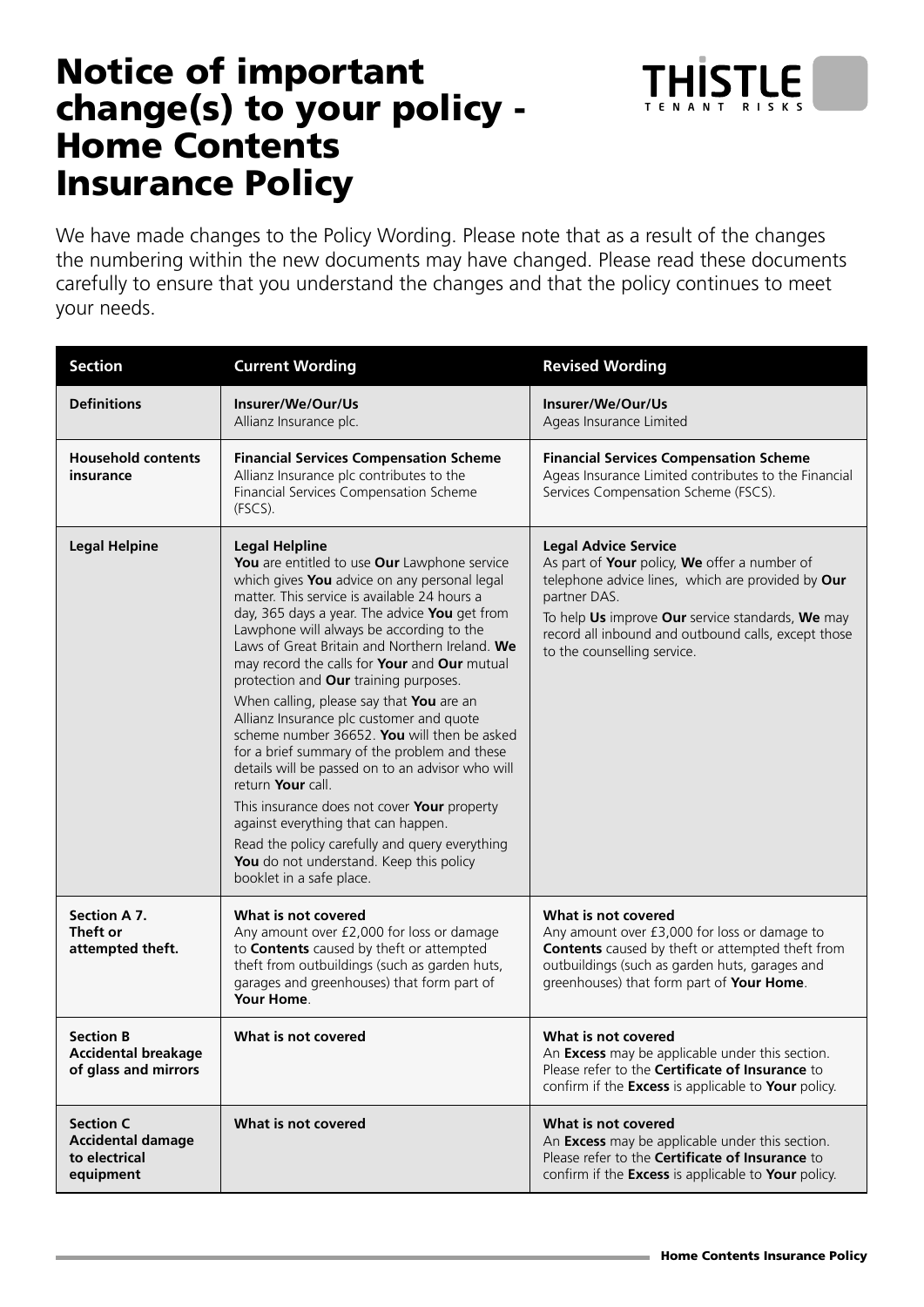| <b>Section</b>                                                      | <b>Current Wording</b>                                                                                                                                                                                                                                                                                                                             | <b>Revised Wording</b>                                                                                                                                                                                                                                                                                                                                                                                                                                                                                                                                                                                                            |
|---------------------------------------------------------------------|----------------------------------------------------------------------------------------------------------------------------------------------------------------------------------------------------------------------------------------------------------------------------------------------------------------------------------------------------|-----------------------------------------------------------------------------------------------------------------------------------------------------------------------------------------------------------------------------------------------------------------------------------------------------------------------------------------------------------------------------------------------------------------------------------------------------------------------------------------------------------------------------------------------------------------------------------------------------------------------------------|
| <b>Section I</b><br><b>Tenants liability</b>                        | Up to 20% of the <b>Contents sum insured</b> for<br>damage to Your landlord's fixtures and fittings<br>which You are legally liable for as a tenant,<br>caused by the circumstances set out in Section<br>A, the basic cover.                                                                                                                      | Up to 35% of the <b>Contents sum insured</b> for<br>damage to Your landlord's fixtures and fittings<br>which You are legally liable for as a tenant, caused<br>by the circumstances set out in Section A, the basic<br>cover.                                                                                                                                                                                                                                                                                                                                                                                                     |
| Section J<br>Loss of metered<br>water<br>and oil                    | Up to £1000 for loss of metered water or<br>domestic heating oil following damage to fixed<br>domestic heating or water equipment<br>in or on Your Home.                                                                                                                                                                                           | Up to £2000 for loss of metered water or domestic<br>heating oil following damage to fixed domestic<br>heating or water equipment in or on Your Home.                                                                                                                                                                                                                                                                                                                                                                                                                                                                             |
| <b>Section K</b><br>Contents in the open                            | Up to £500 for loss of or damage to <b>Contents</b><br>not kept in Your Home but still inside the<br>boundaries of the Land, caused by<br>circumstances set out in Section A.<br>What is not covered<br>Loss or damage specifically excluded under<br>section A.<br>Loss of or damage to trees, shrubs, plants,<br>garden produce or pedal cycles. | Up to £1000 for loss of or damage to <b>Contents</b><br>and up to £500 for loss or damage to plants and<br>trees not kept in Your Home but still inside the<br>boundaries of the Land, caused by circumstances<br>set out in Section A.<br>What is not covered<br>Loss or damage specifically excluded under<br>section A.<br>Loss of or damage to pedal cycles.                                                                                                                                                                                                                                                                  |
| <b>Section M</b><br><b>Students personal</b><br>belongings          | Students personal belongings up to £2,500 for<br>loss or damage caused by the circumstances<br>set out in Section A, whilst a member of Your<br>family is living away from Home and while at<br>college or university.                                                                                                                             | Students personal belongings up to £5,000 for loss<br>or damage caused by the circumstances set out in<br>Section A, whilst a member of Your family is living<br>away from Home and while at college or university.                                                                                                                                                                                                                                                                                                                                                                                                               |
| <b>Section P</b><br><b>Court awards which</b><br>have not been paid | Up to £1,000,000 for a court award to You<br>or Your family which has not been paid to<br>You within three months from the date of the<br>award.                                                                                                                                                                                                   | Up to £2,000,000 for a court award to You or Your<br>family which has not been paid to You within three<br>months from the date of the award.                                                                                                                                                                                                                                                                                                                                                                                                                                                                                     |
| <b>Section R</b><br><b>Visitors Personal</b><br>possessions         | Up to £750 for loss of or damage to visitors<br>possessions caused by the circumstances set<br>out in Section A.                                                                                                                                                                                                                                   | Up to £1,000 for loss of or damage to visitors<br>possessions caused by the circumstances set out in<br>Section A.                                                                                                                                                                                                                                                                                                                                                                                                                                                                                                                |
| <b>New Section T</b><br><b>Domestic Animals</b>                     | Currently not included                                                                                                                                                                                                                                                                                                                             | <b>Domestic Animals</b><br>Up to £200 of the cost of replacing the insured<br>animal with another of the same breed, sex and<br>pedigree as the insured animal.<br>This cover provides insurance against:<br>a Death resulting from an accident sustained in the<br>British Isles during the Period of Insurance.<br>What is not covered<br>• Slaughter without Our consent unless immediate<br>slaughter on humane grounds is considered<br>necessary by a veterinary surgeon<br>• Breeding<br>• Death as a result of surgery not necessitated by<br>accidental bodily injury nor necessary to save the<br>insured animals life. |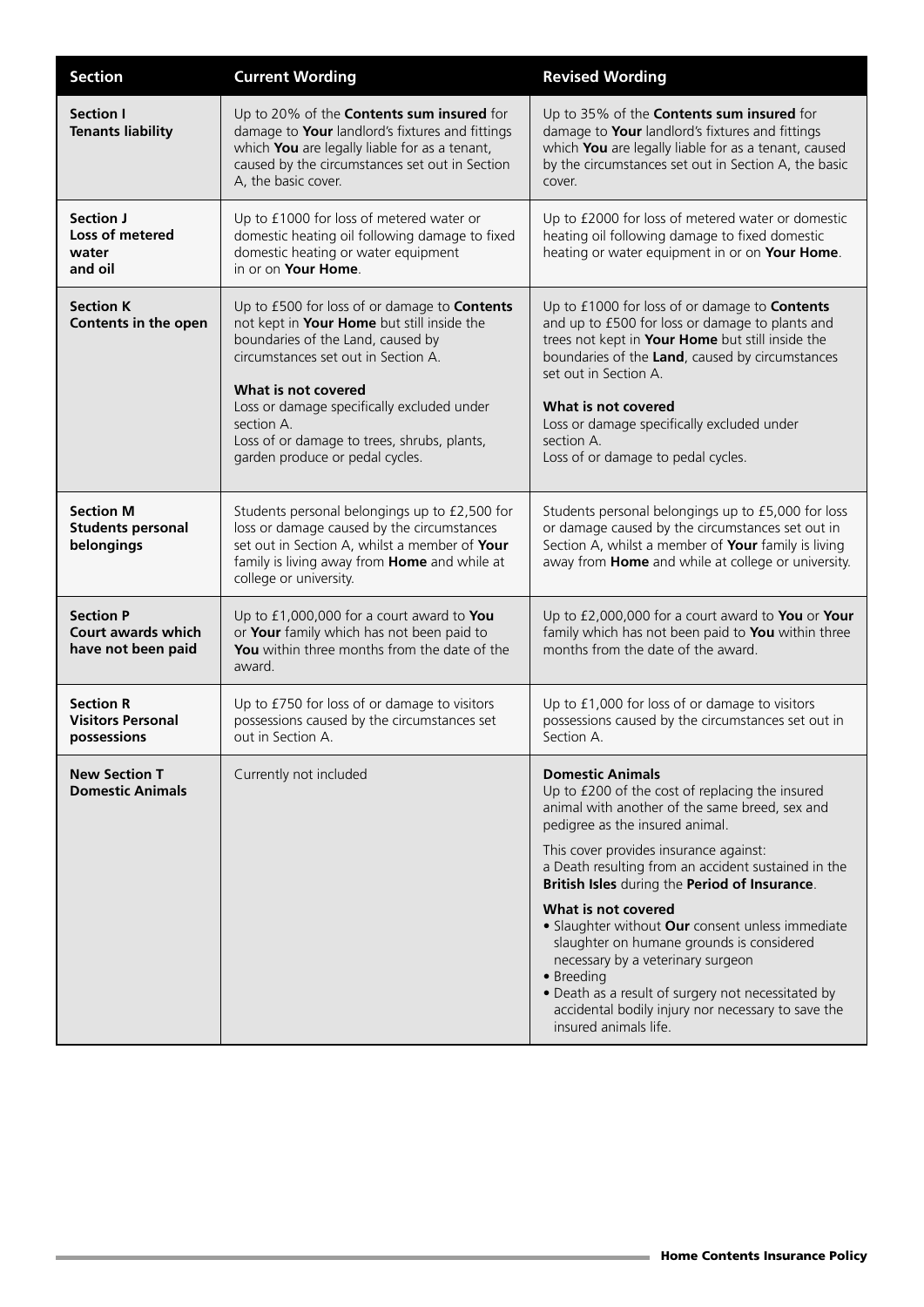| <b>Section</b>                                                   | <b>Current Wording</b>                                                                                                                                                                                                                                                                                                                                                                                                             | <b>Revised Wording</b>                                                                                                                                                                                                                                                                                                                                                                                                                                                                                                                                                                                                                                             |
|------------------------------------------------------------------|------------------------------------------------------------------------------------------------------------------------------------------------------------------------------------------------------------------------------------------------------------------------------------------------------------------------------------------------------------------------------------------------------------------------------------|--------------------------------------------------------------------------------------------------------------------------------------------------------------------------------------------------------------------------------------------------------------------------------------------------------------------------------------------------------------------------------------------------------------------------------------------------------------------------------------------------------------------------------------------------------------------------------------------------------------------------------------------------------------------|
| <b>Section T</b><br><b>Accidental Damage</b><br><b>Extension</b> | <b>Section T</b><br><b>Accidental Damage Extension</b><br>This cover does not apply unless an additional<br>premium has been paid and the Certificate of<br>insurance states that extended<br>Accidental damage cover is included.<br><b>Accidental damage extension covers</b><br>Accidental damage to Contents while they<br>are in Your Home.                                                                                   | <b>Section U</b><br><b>Accidental Damage Extension</b><br>What is covered<br>This cover does not apply unless the Certificate<br>of insurance states that Extended Accidental<br>damage is included.<br>Accidental damage extension covers Accidental<br>damage to Contents while they are in Your<br>Home.<br>What is not covered<br>An Excess may be applicable under this section.<br>Please refer to the Certificate of Insurance to<br>confirm if the Excess is applicable to Your policy.                                                                                                                                                                    |
| <b>Section U</b><br>Personal<br><b>Possessions</b>               | <b>Section U</b><br><b>Personal possessions</b><br>This cover does not apply unless an additional<br>premium has been paid and the Certificate of<br>Insurance states that Personal possessions<br>cover is included.<br><b>Personal possessions</b><br>Up to the amount shown in Your Certificate<br>of Insurance for loss, theft or damage to Your<br>Personal possessions inside Your Home or<br>anywhere in the British Isles. | <b>Section V</b><br><b>Personal possessions</b><br>Up to the amount shown in Your Certificate<br>of Insurance for loss, theft or damage to Your<br>Personal possessions inside Your Home or<br>anywhere in the British Isles.<br>This cover does not apply unless the Certificate<br>of Insurance states that Personal possessions is<br>included.                                                                                                                                                                                                                                                                                                                 |
| How we settle<br>your claims                                     | One third of the <b>Contents sum insured</b> or<br>£5,000, whichever is more, a claim involving<br>more than one Valuable item<br>• £1,500 for any single Valuable<br>• £300 for Personal money<br>£1,500 for legally downloaded audio/visual<br>files, disks or record disks of any kind to do<br>with Home entertainment equipment.                                                                                              | 40% of the sum insured or £5,000, whichever is<br>more, a claim involving<br>more than one Valuable item<br>• £2,500 for any single Valuable<br>• £750 for Personal money<br>£2,000 for legally downloaded audio/visual files,<br>disks or record disks of any kind to do with Home<br>entertainment equipment.                                                                                                                                                                                                                                                                                                                                                    |
| Page 20<br><b>Underinsurance</b>                                 | The total amount of <b>Contents sum insured</b><br>confirmed by You must represent the cost of<br>replacing all Your Contents as new less an<br>adjustment for wear and tear for clothing and<br>household linen.                                                                                                                                                                                                                  | If, at the time of any loss or damage, the <b>Contents</b><br>sum insured is not enough to replace all of Your<br>household goods and personal belongings We<br>will proportionally reduce the amount of any<br>claim payment made by the percentage of under<br>payment of premium which has arisen as a result<br>of the shortfall in the sum insured. For example,<br>if the premium You have paid for Your Contents<br>insurance is equal to 75% of what Your premium<br>would have been if Your Contents sum insured<br>was enough to replace all of Your household goods<br>and personal belongings, then We will pay up to<br>75% of any claim made by You. |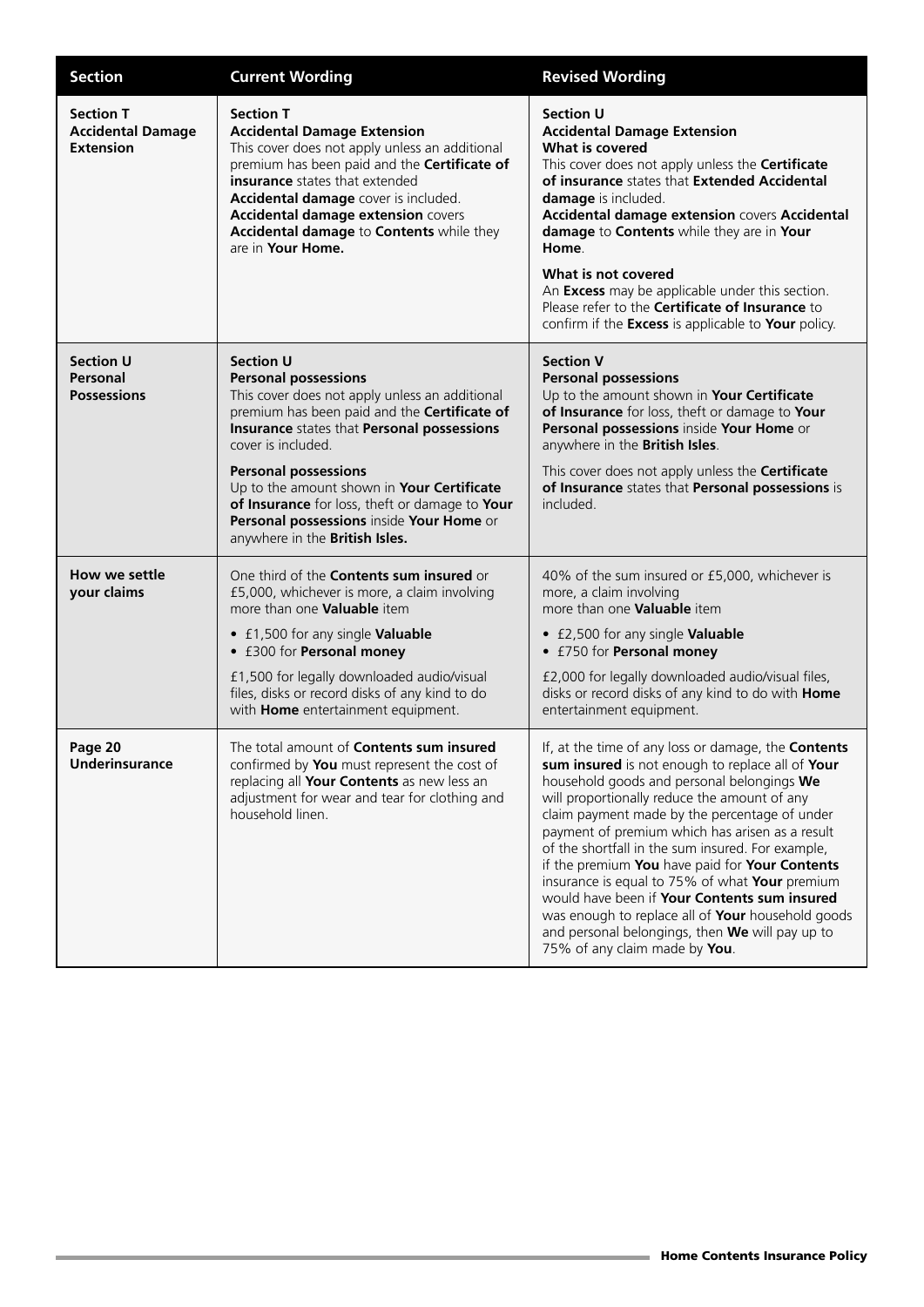| <b>Section</b>                                                  | <b>Current Wording</b>                                                                                                                                                                                                                                                                                                                                                                                                                                                                                                                                                                                                                         | <b>Revised Wording</b>                                                                                                                                                                                                                                                                                                                                                                                                                                                                                                                                                                                                     |
|-----------------------------------------------------------------|------------------------------------------------------------------------------------------------------------------------------------------------------------------------------------------------------------------------------------------------------------------------------------------------------------------------------------------------------------------------------------------------------------------------------------------------------------------------------------------------------------------------------------------------------------------------------------------------------------------------------------------------|----------------------------------------------------------------------------------------------------------------------------------------------------------------------------------------------------------------------------------------------------------------------------------------------------------------------------------------------------------------------------------------------------------------------------------------------------------------------------------------------------------------------------------------------------------------------------------------------------------------------------|
| <b>General Conditions</b><br>2. Reflection period               | 2. Reflection Period<br>You may cancel this Policy within 14 days of<br>the date You receive it. You can do this by<br>contacting Us at the address shown at the back<br>of this policy. If You choose to do this, You are<br>entitled to a refund of the premium You have<br>paid for this insurance. We will only charge a<br>pro-rata premium except where an incident has<br>occurred that has reached the sum insured for<br>Your Contents in which case the full premium<br>will be payable to Us. If You do not cancel the<br>policy within the reflection period You may still<br>cancel the policy subject to General Condition<br>3. | 2. Cooling-off period<br>You have 14 days from when You receive Your<br>policy documents or the commencement date of<br>Your policy, whichever is later, to let Us know if<br>You want to cancel Your policy. This is known as<br>a cooling-off period. As long as there has not been<br>a claim, You may cancel Your policy during this<br>period of time and We will refund any premiums<br>that have been collected. If there has been a claim<br>then You will not be entitled to any refund of<br>premiums. You may cancel Your policy at any time<br>after the cooling-off period subject to General<br>Condition 3. |
| <b>General Conditions</b><br>3. Cancellation                    | You may cancel this policy by contacting Your<br><b>Insurance Broker and/or Administrator</b><br>whose contact details are provided in the useful<br>addresses section of this policy document.<br>Where an incident has occurred which may give<br>rise to a claim the premium may be payable to<br>Us.                                                                                                                                                                                                                                                                                                                                       | You may cancel this policy by contacting Your<br><b>Insurance Broker and/or Administrator whose</b><br>contact details are provided in the useful addresses<br>section of this policy document. We may refund<br>any premiums that have been collected in respect<br>of cover that would have been provided after Your<br>chosen cancellation date. For annual policies if<br>there has been a claim then You will not be entitled<br>to any refund of premiums.                                                                                                                                                           |
| <b>General Conditions</b><br>How We deal with<br>Your claim 7.c | You must<br>• fill in the claim form and send it to the<br>address shown on the claim form at the first<br>opportunity.<br>You must send it to Us within 60 days of the<br>event otherwise it may affect the way We deal<br>with Your claim and the amount We may pay<br>You.                                                                                                                                                                                                                                                                                                                                                                  | You must provide Us with full details of the<br>circumstances of Your claim and of the items for<br>which You are claiming.<br>You must tell Us about Your claim as soon as<br>possible otherwise it may effect the way We deal<br>with Your claim and the amount We pay You.                                                                                                                                                                                                                                                                                                                                              |
| 8. Law and<br>language of this<br>policy                        | Law and language of this policy<br>Unless We agree otherwise: a) the language of<br>the policy and all communications relating to it<br>will be English; and b) English Law will apply to<br>this contract of insurance.                                                                                                                                                                                                                                                                                                                                                                                                                       | Law and language of this policy<br>Unless We agree otherwise: a) the language of<br>the policy and all communications relating to it<br>will be English; and b) English Law will apply to<br>this contract of insurance and You and We agree<br>to submit to the non-exclusive jurisdiction of the<br>courts of England and Wales unless;<br>- You live in Scotland in which case Scottish law<br>will apply to this contract and You and We agree<br>to submit to the non-exclusive jurisdiction of the<br>courts of Scotland.                                                                                            |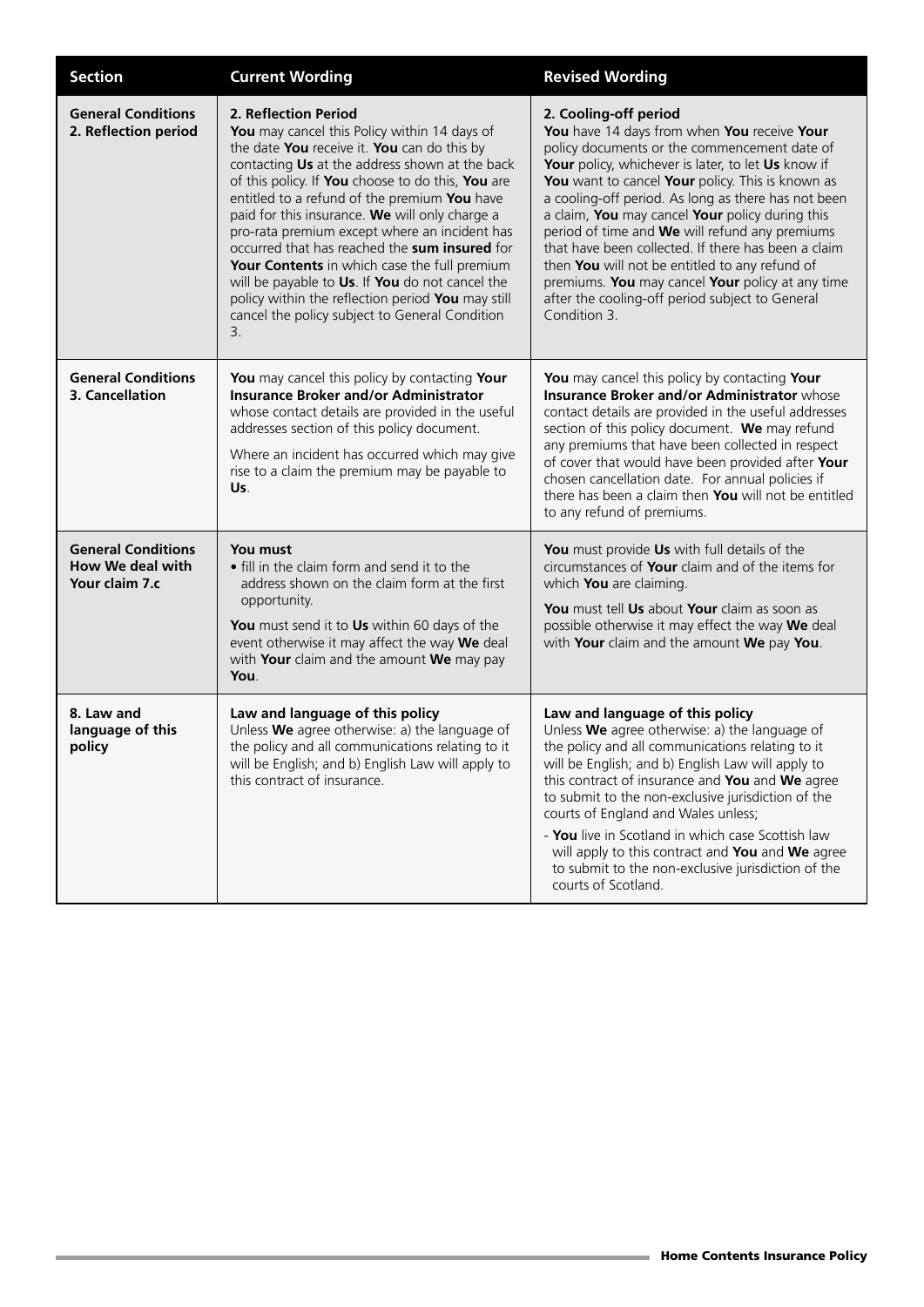| <b>Section</b>                                  | <b>Current Wording</b>                                                                                                                                                                                                                                                                                                                                                                                                                                                                                                                                                                                                                                                                                                                                                                                                                                                                                                                                 | <b>Revised Wording</b>                                                                                                                                                                                                                                                                                                                                                                                                                                                                                                                                                                                                                                                                                                                                                                                                                                                                                                                                                                                                                                                                                                                                                                        |
|-------------------------------------------------|--------------------------------------------------------------------------------------------------------------------------------------------------------------------------------------------------------------------------------------------------------------------------------------------------------------------------------------------------------------------------------------------------------------------------------------------------------------------------------------------------------------------------------------------------------------------------------------------------------------------------------------------------------------------------------------------------------------------------------------------------------------------------------------------------------------------------------------------------------------------------------------------------------------------------------------------------------|-----------------------------------------------------------------------------------------------------------------------------------------------------------------------------------------------------------------------------------------------------------------------------------------------------------------------------------------------------------------------------------------------------------------------------------------------------------------------------------------------------------------------------------------------------------------------------------------------------------------------------------------------------------------------------------------------------------------------------------------------------------------------------------------------------------------------------------------------------------------------------------------------------------------------------------------------------------------------------------------------------------------------------------------------------------------------------------------------------------------------------------------------------------------------------------------------|
| <b>Payment of</b><br><b>Premiums</b><br>Page 24 | <b>Payment of Premiums</b><br>For annual policies - If You miss a payment, We<br>may not pay a claim. If You are more than six<br>weeks late, We will cancel Your Policy. We will<br>give You fourteen days written notice first.<br>For other policies - You should make sure<br>You pay every premium on time. If You miss a<br>payment, We may not pay a claim. If You are<br>more than fourteen days late, We may cancel<br>Your policy. We will give You fourteen days<br>written notice first. In the event that a premium<br>remains unpaid 30 days after the date on which<br>it is due to be paid, all cover under this policy<br>shall cease.<br>We have the right (which We may not use) to<br>continue the policy and collecting premiums.<br>We may vary the terms of the policy (including<br>the premium) providing You with 21 days notice<br>at Your last known address.                                                              | <b>Payment of Premiums for annual policies</b><br>If You miss a payment, We may not pay a claim. If<br>You are more than six weeks late, We will cancel<br>Your Policy. We will give You fourteen days written<br>notice first.<br>Payment of Premiums for Pay as You go<br>policies<br>You should make sure You pay every premium<br>on time. If You miss a payment, We may not pay<br>a claim. If You are more than fourteen days late,<br>We may cancel Your policy. We will give You<br>fourteen days written notice first. In the event that<br>a premium remains unpaid 30 days after the date<br>on which it is due to be paid, all cover under this<br>policy shall cease.<br>At the scheme anniversary We have the right<br>(which We may not use) to continue the policy and<br>collecting premiums. We may vary the terms of the<br>policy (including the premium) providing You with<br>21 days notice at Your last known address.                                                                                                                                                                                                                                                |
| <b>Claims Procedure</b>                         | 6. How to make a claim<br>a. Loss of or damage to property<br>If Your property is lost or damaged and You<br>are likely to make a claim, You must do the<br>following:<br>. Tell the police at Your first opportunity about<br>any theft, attempted theft, malicious damage,<br>vandalism or loss of property and obtain a<br>crime reference number.<br>. Tell Us at Your first opportunity and give Us<br>full details and the proof We ask You for.<br>You must pay any costs.<br>. do what You can to reduce loss or damage.<br>• within 7 days of loss of or damage to Your<br>property by riots,<br>civil disorder, labour disputes or malicious<br>people You must give Us<br>- a written claim<br>- the documents requested at claim stage<br>together with any details We may ask You for<br>- details of any other insurance covering the<br>injury, loss or damage.<br>You must pay any costs for getting and giving<br>Us these documents. | 6. How to make a claim<br>If You are aware of an incident that might give rise<br>to a claim or You need to make a claim, You must<br>do the following as soon as possible.<br>Call our claims helpline on 0345 165 5768 to<br>report the incident.<br>• Tell the police as soon as reasonably possible<br>if something is lost or if You suspect theft or<br>malicious damage.<br>• Take all practical steps to get back any property<br>which has been lost.<br>. Immediately send Us any written claim which is<br>made against You, and give Us full details of any<br>verbal claims made against You.<br>• Take reasonable action to protect the property<br>from further loss or damage.<br>You must not:<br>• throw away, get rid of or destroy any items that<br>are damaged until We say so;<br>· admit or deny responsibility for any incident; or<br>• negotiate or settle any claims made against You<br>by anyone else, unless We agree in writing that<br>You can.<br>We can negotiate, defend or settle, in Your name<br>and on Your behalf, any claims made against You.<br>We can also take legal action in Your name but<br>for Our benefit to get back any payment We have |
| <b>Claims Procedure</b>                         | Page 24                                                                                                                                                                                                                                                                                                                                                                                                                                                                                                                                                                                                                                                                                                                                                                                                                                                                                                                                                | made under this policy.<br>Now Page 19                                                                                                                                                                                                                                                                                                                                                                                                                                                                                                                                                                                                                                                                                                                                                                                                                                                                                                                                                                                                                                                                                                                                                        |
|                                                 |                                                                                                                                                                                                                                                                                                                                                                                                                                                                                                                                                                                                                                                                                                                                                                                                                                                                                                                                                        |                                                                                                                                                                                                                                                                                                                                                                                                                                                                                                                                                                                                                                                                                                                                                                                                                                                                                                                                                                                                                                                                                                                                                                                               |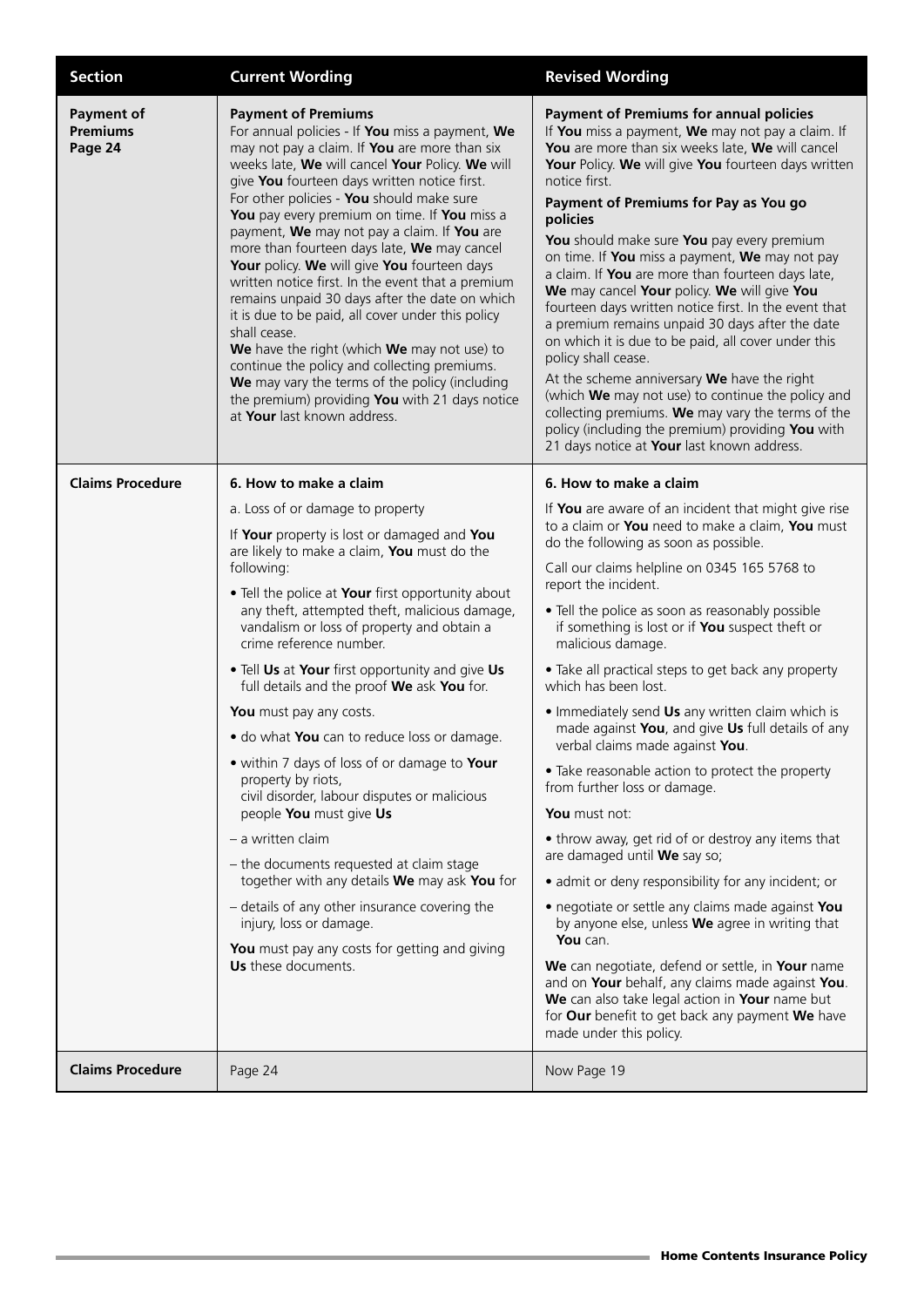| <b>Section</b>                                                           | <b>Current Wording</b>                                                                                                                                                                                  | <b>Revised Wording</b>                                                                                                                                                                                                                                                            |
|--------------------------------------------------------------------------|---------------------------------------------------------------------------------------------------------------------------------------------------------------------------------------------------------|-----------------------------------------------------------------------------------------------------------------------------------------------------------------------------------------------------------------------------------------------------------------------------------|
| <b>Complaints</b><br>Procedure                                           | <b>Complaints Procedure</b><br>Page 25 of current policy wording.                                                                                                                                       | How to make a complaint<br>Please note the details within this section have<br>been updated to reflect the address and contact<br>details of Thistle Insurance Services Limited and the<br>new Insurer, complaints process.<br>Please refer to page 24 of the new policy wording. |
| <b>Fair Processing</b><br>Notice - how<br>we use personal<br>information | Pages $26 - 31$ of current policy wording                                                                                                                                                               | <b>Privacy Notice</b><br>Please note the details within this section have<br>been updated to reflect the address and contact<br>details of the new Insurer.<br>Please refer to pages 25 & 26 of the new policy<br>wording.                                                        |
| <b>Useful Addresses</b>                                                  | <b>The Insurers</b><br>For information on an existing claim contact:<br>Allianz Insurance plc<br>Claims Division<br>PO Box 10509<br>51 Saffron Road<br>Wigston<br><b>LE18 9FP</b><br>Tel: 0344 871 2230 | <b>The Insurers</b><br>Ageas Insurance Limited<br>Ageas House<br>Hampshire Corporate Park,<br>Templars Way<br>Eastleigh<br>Hampshire<br>SO53 3YA<br>Tel: 0345 165 5768                                                                                                            |